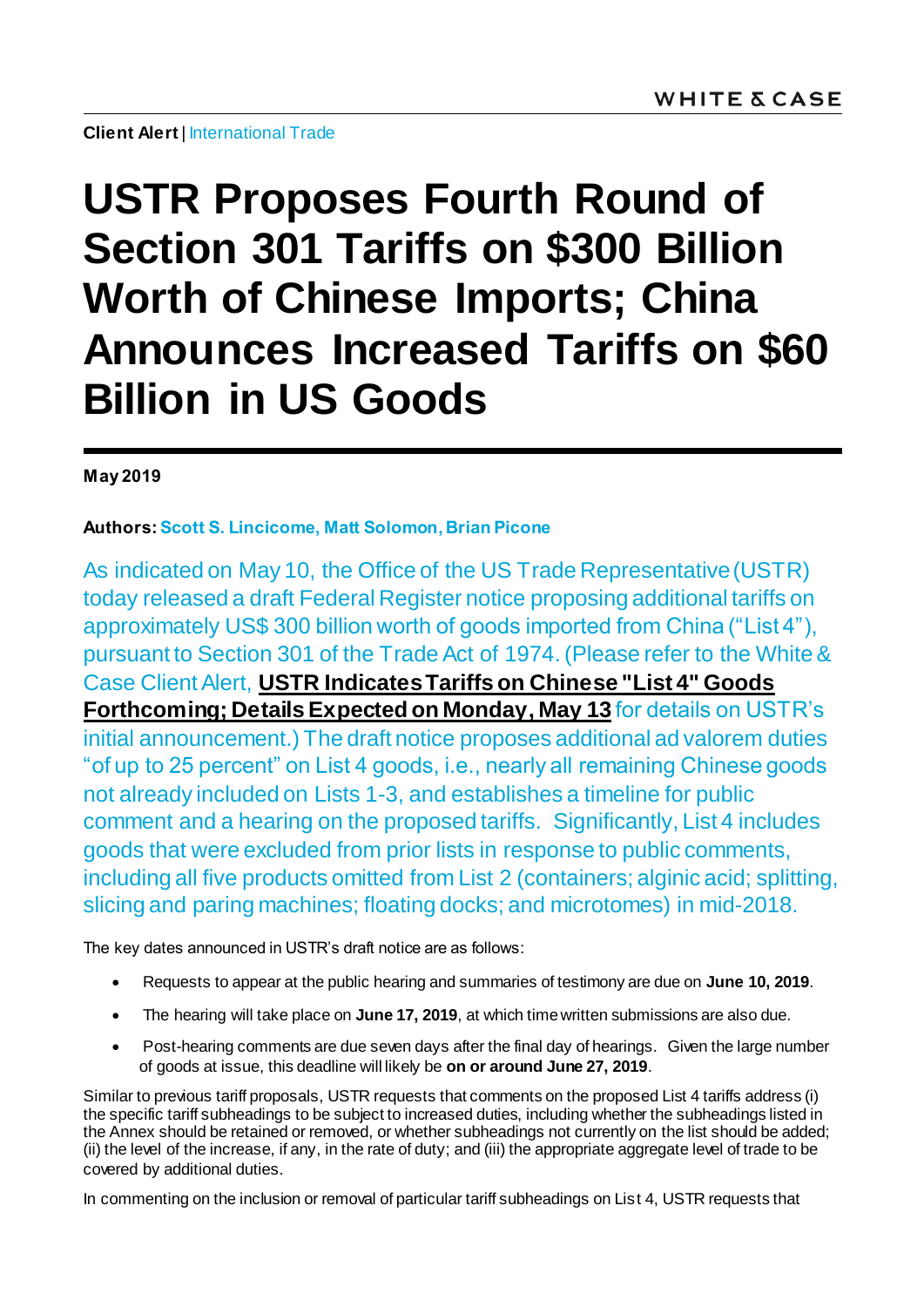commenters also address whether imposing increased duties on a particular product would (i) be practicable or effective to obtain the elimination of China's acts, policies, and practices at issue in the Section 301 investigation; or (ii) cause disproportionate economic harm to US interests, including small- or medium-size businesses and consumers.

The notice indicates that "{t}he United States and China intend to continue further discussions," and in remarks today, President Trump said he had "not made that decision yet" whether to impose the final round of tariffs.

Earlier on Monday, China announced its own retaliatory tariffs covering approximately US\$ 60 billion in goods imported from the United States, in response to the United States' May 10 "List 3" tariff hike. China's State Council Tariff Commission (SCTC) issued two notices on May 13:

- SCTC Notice No. 3 of 2019 increases tariffs as of June 1, 2019, from the levels currently dictated by SCTC Notice No. 8 of 2018 (September 18, 2018). Tariffs will increase from (i) 10 percent to 25 percent on **[2493 "List 1" goods](http://gss.mof.gov.cn/zhengwuxinxi/zhengcefabu/201905/P020190513719203602248.pdf)**; (ii) 10 percent to 20 percent on **[1078 "List 2" goods](http://gss.mof.gov.cn/zhengwuxinxi/zhengcefabu/201905/P020190513719204287788.pdf)**; and (iii) 5 percent to 10 percent on **[974 "List 3" goods](http://gss.mof.gov.cn/zhengwuxinxi/zhengcefabu/201905/P020190513719204715521.pdf)**. Tariffs will remain at 5 percent for **[595 "List 4"](http://gss.mof.gov.cn/zhengwuxinxi/zhengcefabu/201905/P020190513719205123756.pdf)  [goods](http://gss.mof.gov.cn/zhengwuxinxi/zhengcefabu/201905/P020190513719205123756.pdf)**. These tariff levels were first proposed by Notice No. 6 of 2018 (August 3, 2018), but were revised downwards by SCTC Notice No. 8 of 2018 following the United States' decision to impose only 10 percent, rather than 25 percent, tariffs on its own List 3.
- SCTC Notice No. 4 of 2019, introduces a product exclusion procedure open to Chinese companies that import, produce, or use products covered by SCTC Notices No. 5, 6, and 7 of 2018. The procedure applies only to products covered by additional tariffs already announced by China which have not been suspended or terminated (such as on vehicles and auto parts). Applications relating to Notices No. 5 and 7 of 2018 shall be filed between June 3 and July 5, 2019, and applications relating to Notice No. 6 of 2018 shall be filed between September 2 and October 18, 2019. Applications will be considered based on (i) the difficulty in searching for alternative sources; (ii) the injury caused by the additional tariff to the economy of the applicant; and (iii) broader negative impacts caused by the additional tariff to the relevant industry or to society. Exclusions, once granted, will be valid for one year.

Monday's back-and-forth represents a significant escalation of the already-tense bilateral trade dispute. The United States' List 4 announcement follows its recent increase of tariffs on "List 3" Chinese imports worth approximately US\$ 200 billion (from 10 percent to 25 percent) on May 10. (Please refer to the White & Case Client Alerts, [US Trade Representative Issues Federal Register Notice to Implement May 10th Tariff Increase](https://www.whitecase.com/publications/alert/us-trade-representative-issues-federal-register-notice-implement-may-10th-tariff)  [on "List 3" Chinese Goods; Chinese Delegation to Visit Washington on May 9th](https://www.whitecase.com/publications/alert/us-trade-representative-issues-federal-register-notice-implement-may-10th-tariff) an[d United States Increases](https://www.whitecase.com/publications/alert/united-states-increases-section-301-tariff-rate-list-3-goods-25-percent)  Section 301 Tariff Rate on "List 3" Goods [to 25 percent, Clarifies Treatment of Goods Exported Before May](https://www.whitecase.com/publications/alert/united-states-increases-section-301-tariff-rate-list-3-goods-25-percent)  [10.](https://www.whitecase.com/publications/alert/united-states-increases-section-301-tariff-rate-list-3-goods-25-percent)) Additional details on the List 3 tariff increase, including on the product exclusion process, have not yet been released.

## **Outlook**

Negotiations are set to continue, and a breakthrough is possible—although perhaps unlikely—before the effects of the latest escalation are fully absorbed by either country. The United States' List 3 tariff hike took effect on May 10, but it does not apply to goods already in transit from China on that date, so most affected goods are not yet arriving on US shores. Likewise, China's latest action only takes effect on June 1, leaving a nearly three-week negotiating window prior to enforcement. Furthermore, today's List 4 notification leaves some flexibility (specifically mentioning that the United States and China would continue negotiations, and proposing tariffs "up to 25 percent"). In an interview on Sunday, Director of the National Economic Council Larry Kudlow said that Chinese officials have invited US Trade Representative Robert Lighthizer to Beijing to continue talks. President Trump also confirmed that he would meet with President Xi at the G-20 summit in late June.

USTR's Federal Register notice on the proposed List 4 tariffs is available **[here](https://ustr.gov/sites/default/files/enforcement/301Investigations/May_2019_Proposed_Modification.pdf)**.

For more information on the Chinese retaliation (in Chinese), please see:

**[Notice No. 3 of 2019](http://gss.mof.gov.cn/zhengwuxinxi/zhengcefabu/201905/t20190513_3256788.html)** (**[List 1](http://gss.mof.gov.cn/zhengwuxinxi/zhengcefabu/201905/P020190513719203602248.pdf)**; **[List 2](http://gss.mof.gov.cn/zhengwuxinxi/zhengcefabu/201905/P020190513719204287788.pdf)**; **[List 3](http://gss.mof.gov.cn/zhengwuxinxi/zhengcefabu/201905/P020190513719204715521.pdf)**; **[List 4](http://gss.mof.gov.cn/zhengwuxinxi/zhengcefabu/201905/P020190513719205123756.pdf)**)

**[Notice No. 4 of 2019](http://gss.mof.gov.cn/zhengwuxinxi/zhengcefabu/201905/t20190513_3256786.html)** (**[Implementation details](http://gss.mof.gov.cn/zhengwuxinxi/zhengcefabu/201905/P020190513722406861547.pdf)**)